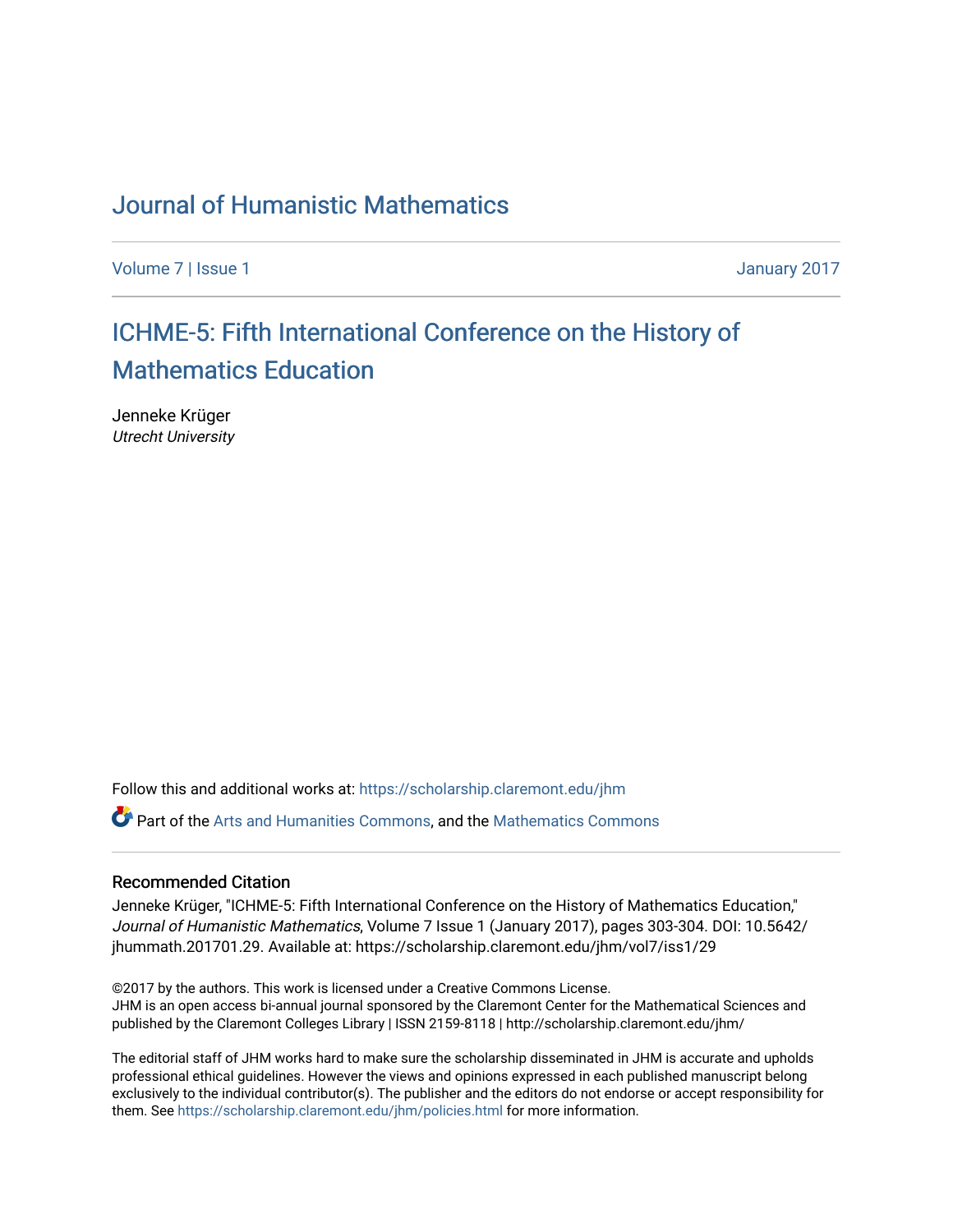## ICHME-5:

# Fifth International Conference on the History of Mathematics Education

Jenneke Krúger

Freudenthal Instituut, Utrecht University, THE NETHERLANDS j.h.j.kruger@uu.nl

From 19-22 September 2017 the fifth International Conference on the History of Mathematics Education will take place in Utrecht, the Netherlands. You are cordially invited to submit an abstract for a paper and to join with other researchers and students at the conference. The first announcement is included below. For more information visit our conference website: <http://www.ichme-5.nl/>

### ICHME-5 First Announcement

### Fifth International Conference on the History of Mathematics Education (ICHME-5)

### Utrecht, the Netherlands, September 19-22, 2017

We are calling for papers for this fifth conference, as continuation of the successful work of the first four conferences, in Iceland (2009), Portugal (2011), Sweden (2013) and Italy (2015). Abstracts of proposed contributions must be submitted before April 1, 2017. The decision about acceptance of proposals will be communicated by May 15, 2017.

Submission of abstracts, and later of papers, is only possible via the conference website: <http://www.ichme-5.nl>. Abstracts should be in English and about one page (500 words). References must be included. Please motivate very shortly (one or two sentences) why your proposed presentation is a relevant addition to the body of knowledge of the History of Mathematics Education. There will be no possibility for a revision of abstracts, once submitted.

[Journal of Humanistic Mathematics](http://scholarship.claremont.edu/jhm/) Vol 7, No 1, January 2017